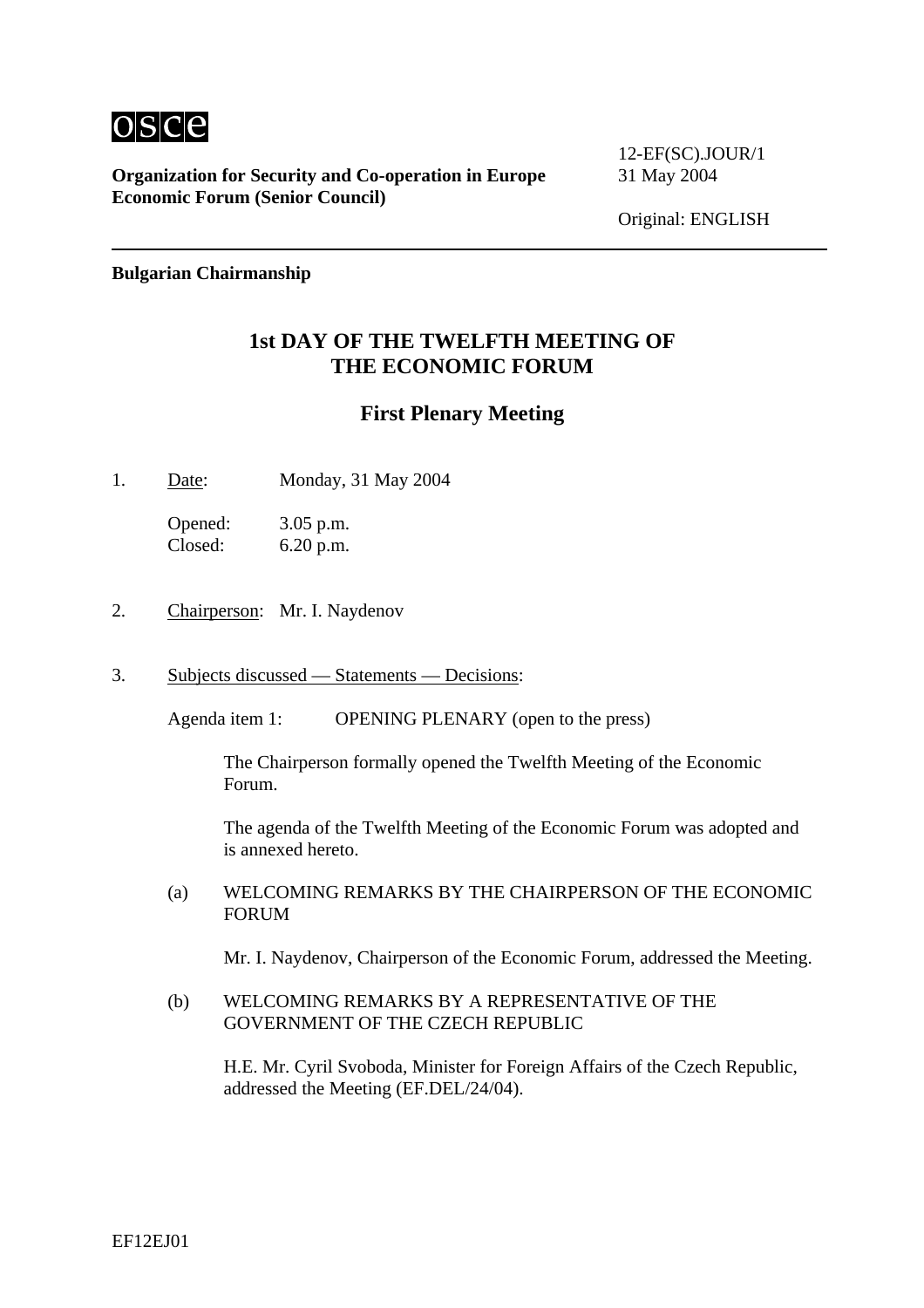#### (c) OPENING ADDRESS BY THE CHAIRMAN-IN-OFFICE

H.E. Mr. Solomon Passy, Chairman-in-Office of the OSCE, Minister for Foreign Affairs of Bulgaria, addressed the Meeting (EF.DEL/7/04).

(d) WELCOMING REMARKS BY THE CO-ORDINATOR OF OSCE ECONOMIC AND ENVIRONMENTAL ACTIVITIES

Mr. Marcin Swiecicki, Co-ordinator of OSCE Economic and Environmental Activities, addressed the Meeting (EF.GAL/13/04).

#### (e) ADDRESSES BY REPRESENTATIVES OF OSCE INSTITUTIONS

- Mr. C. Strohal, Director, Office for Democratic Institutions and Human Rights (EF.GAL/11/04)
- Mr. J. de Fonblanque, Director, Office of the High Commissioner on National Minorities (EF.GAL/8/04)

#### (f) KEYNOTE ADDRESSES

- Ms. B. Schmögnerová, Executive Secretary, United Nations Economic Commission for Europe (EF.IO/5/04)
- Mr. M. Dabrowski, Chairman, Council of the CASE Foundation. Centre for Social and Economic Research, Poland
- Mr. O. Wieck, Executive Director, Committee on Eastern European Economic Relations, Germany
- (g) DISCUSSION

Slovenia (EF.DEL/25/04), Azerbaijan, Russian Federation (EF.DEL/14/04), Thailand (Partner for Co-operation) (EF.DEL/5/04), Ireland-European Union (with the candidate countries Bulgaria, Romania and Turkey in alignment) (EF.DEL/8/04), Ireland-European Union (European Commission), Holy See, Belarus, United States of America (EF.DEL/9/04), Switzerland (EF.DEL/11/04)

Contribution by: United Nations Industrial Development Organization

4. Next meeting:

Tuesday, 1 June 2004, at 10 a.m., in the plenary hall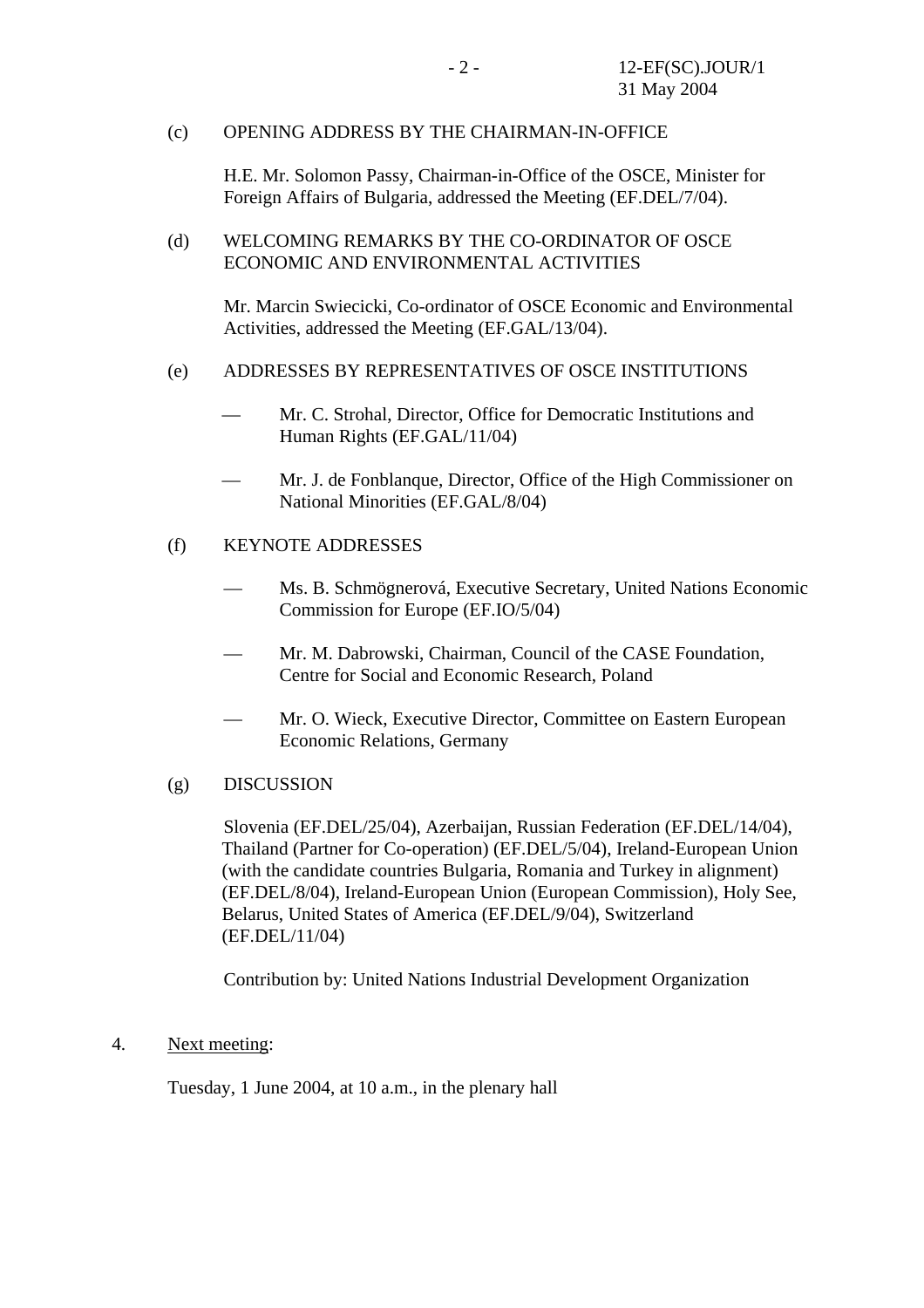

**Organization for Security and Co-operation in Europe** 31 May 2004 **Economic Forum (Senior Council)** Annex

12-EF(SC).JOUR/1

**1st Day of the Twelfth Meeting**  12-EF(SC) Journal No. 1, Agenda item 1

### **AGENDA OF THE TWELFTH MEETING OF THE ECONOMIC FORUM**

## **New challenges for building up institutional and human capacity for economic development and co-operation**

Prague, 31 May to 4 June 2004

- 1. Opening plenary (open to the press)
	- (a) Welcoming remarks by the Chairperson of the Economic Forum
	- (b) Welcoming remarks by a representative of the Government of the Czech Republic
	- (c) Opening address by the Chairman-in-Office
	- (d) Welcoming remarks by the Co-ordinator of OSCE Economic and Environmental Activities
	- (e) Addresses by representatives of OSCE institutions
	- (f) Keynote addresses
	- (g) Discussion
- 2. Review of the implementation of OSCE commitments in the economic and environmental dimension
	- (a) Presentation of the report by the United Nations Economic Commission for Europe on the implementation of OSCE commitments focusing on the investment climate
	- (b) Discussion
- 3. Ongoing and future activities relating to the OSCE economic and environmental dimension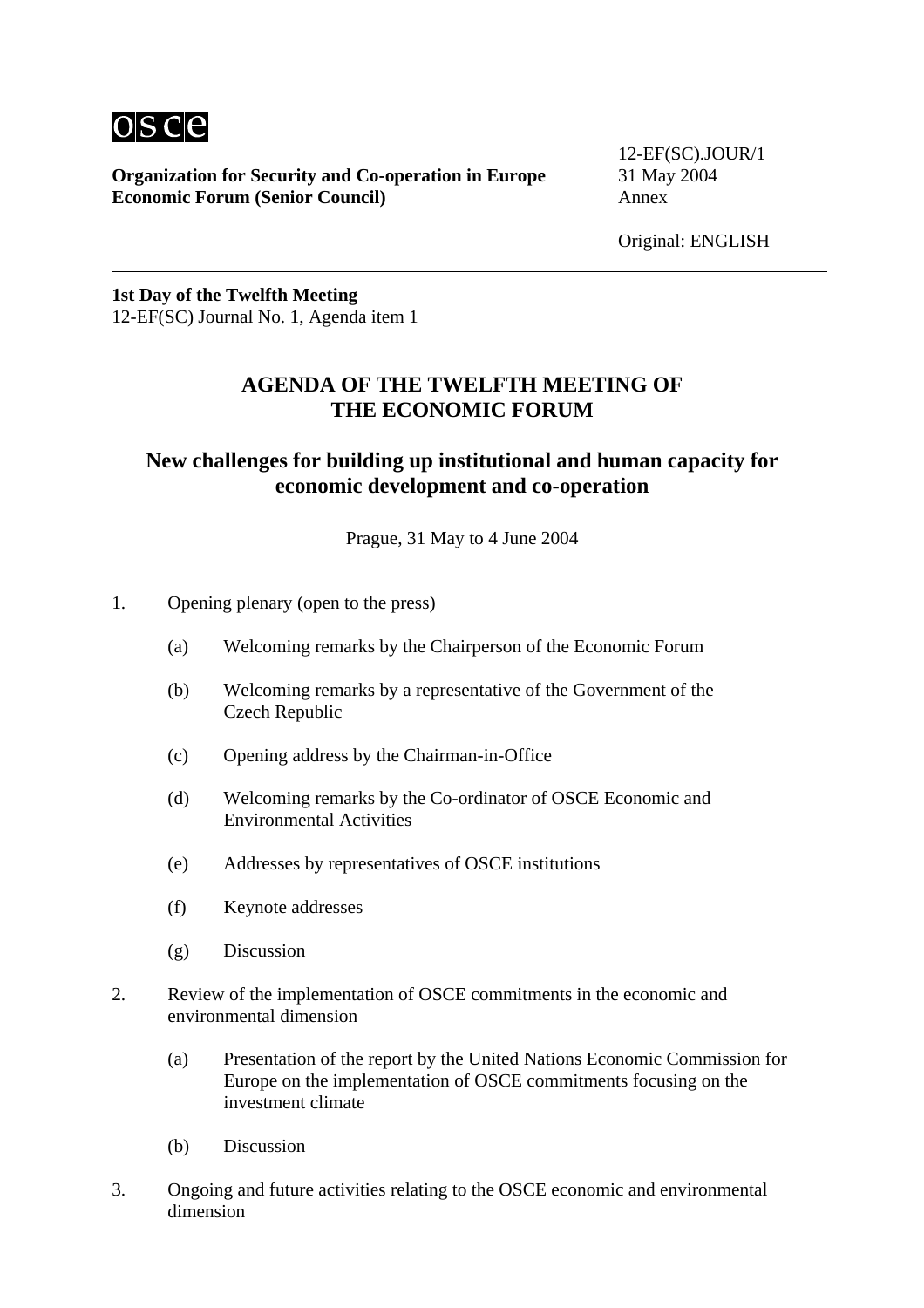- (a) Presentation of the activity report by the Co-ordinator of OSCE Economic and Environmental Activities
- (b) Discussion
- 4. Plenary session: Partnership with the business community for institutional and human capacity-building
- 5. Working Group A: Political commitment for institutional development and reform
	- (a) Creating awareness of the value of the environment through education and responsible economic development, including ecotourism
	- (b) Creating the framework for sustainable development through legislative reform and institutional capacity-building
	- (c) Improving the business climate by building local capacity and promoting co-operation
	- (d) Public-private dialogue and partnership (joint session of WGs A and B)
- 6. Working Group B: Capacity-building for the private sector
	- (a) Supporting entrepreneurship as a means of economic empowerment
	- (b) Strengthening the service and networking capacity of business organizations
	- (c) Public-private dialogue and partnership (joint session of WGs A and B)
- 7. Working Group C: Development of human capital as an investment for the future
	- (a) Reform in the field of education
	- (b) Supporting academic education and research through co-operation and exchanges
- 8. Special session: Integration processes in the OSCE region
- 9. Closing plenary session (open to the press)
	- (a) Rapporteurs' reports on the implementation review session, the working sessions and the special session
	- (b) Closing remarks by the Co-ordinator of OSCE Economic and Environmental Activities
	- (c) Concluding remarks by the Chairperson of the Economic Forum